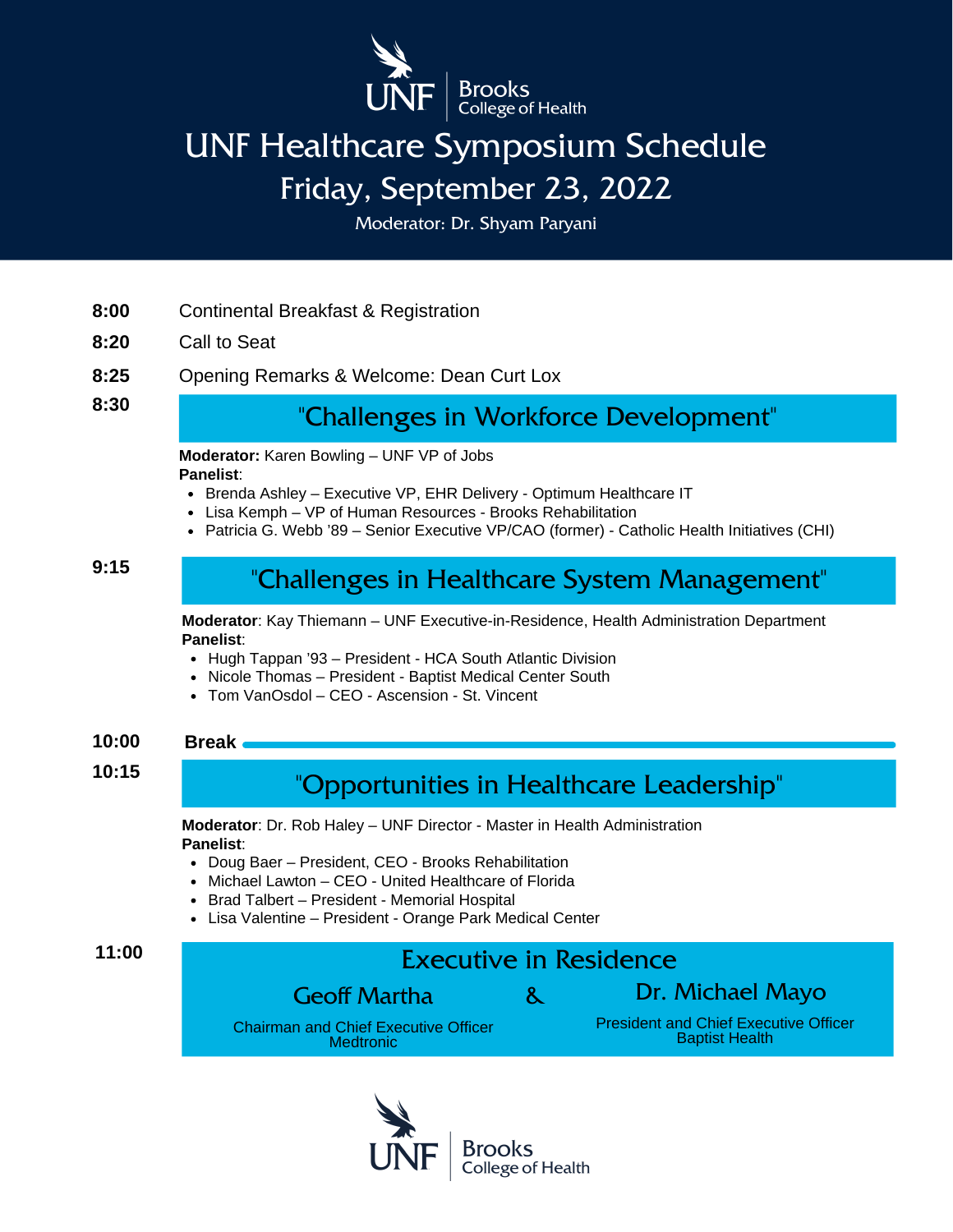

# UNF Healthcare Symposium Schedule Friday, September 23, 2022

Moderator: Dr. Shyam Paryani

### **12:00**

## Keynote: Patrick "Pat" Geraghty

President and Chief Executive Officer, GuideWell and Florida Blue

#### **Fireside chat** with Dr. Pamela Chally – UNF Interim President

### **1:00 Lunch**

**1:45**

## "Diversity in the Community: The role companies play"

**Moderator**: Dr. Richmond Wynn – UNF VP, Chief Diversity Officer **Panelist**:

- Allie Braswell VP of Diversity, Equity & Inclusion Vystar Credit Union
- Janyce Dawkins Director of Organizational Equity and Inclusion Baptist Health
- Rachael Fortune President Jacksonville Public Education Fund
- Beth L. Ladlie, M.D., M.P.H Mayo Clinic
- Marsha Oliver VP of Community & Inclusion PGA Tour
- Victoria Croy Director of Culture and Inclusion Jacksonville Jaguars

#### **2:45**

## "Changes in Healthcare Reimbursement"

**Moderator**: Jim Keough – Regional VP Network Operations Central/North Florida - Humana **Panelist**:

- Nicole Bradberry CEO, Florida Association of ACOs and Chief Growth & Innovation Officer -Vinifera Health
- Tom Nasby Network VP- Aetna Inc.
- John Wagner '90 & '94 VP of Revenue Optimization Flagler Hospital

#### **3:30 Break**

**3:45**

## "Impact of University & Community Partnerships"

**Moderator:** Cindy Funkhouser – President and CEO - Sulzbacher Center **Panelist:**

- Chris Clark CEO, Senior VP of Public Affairs Florida Medical Associations
- Jennifer Ryan CEO Volunteers in Medicine, Jacksonville
- Rachel McCandless Director of Nutrition & Programming B.E.A.M
- Dr. Gary G. Josephson Chief Medical Officer Nemours Children's Health, Jacksonville

#### **4:30** Closing/Reception